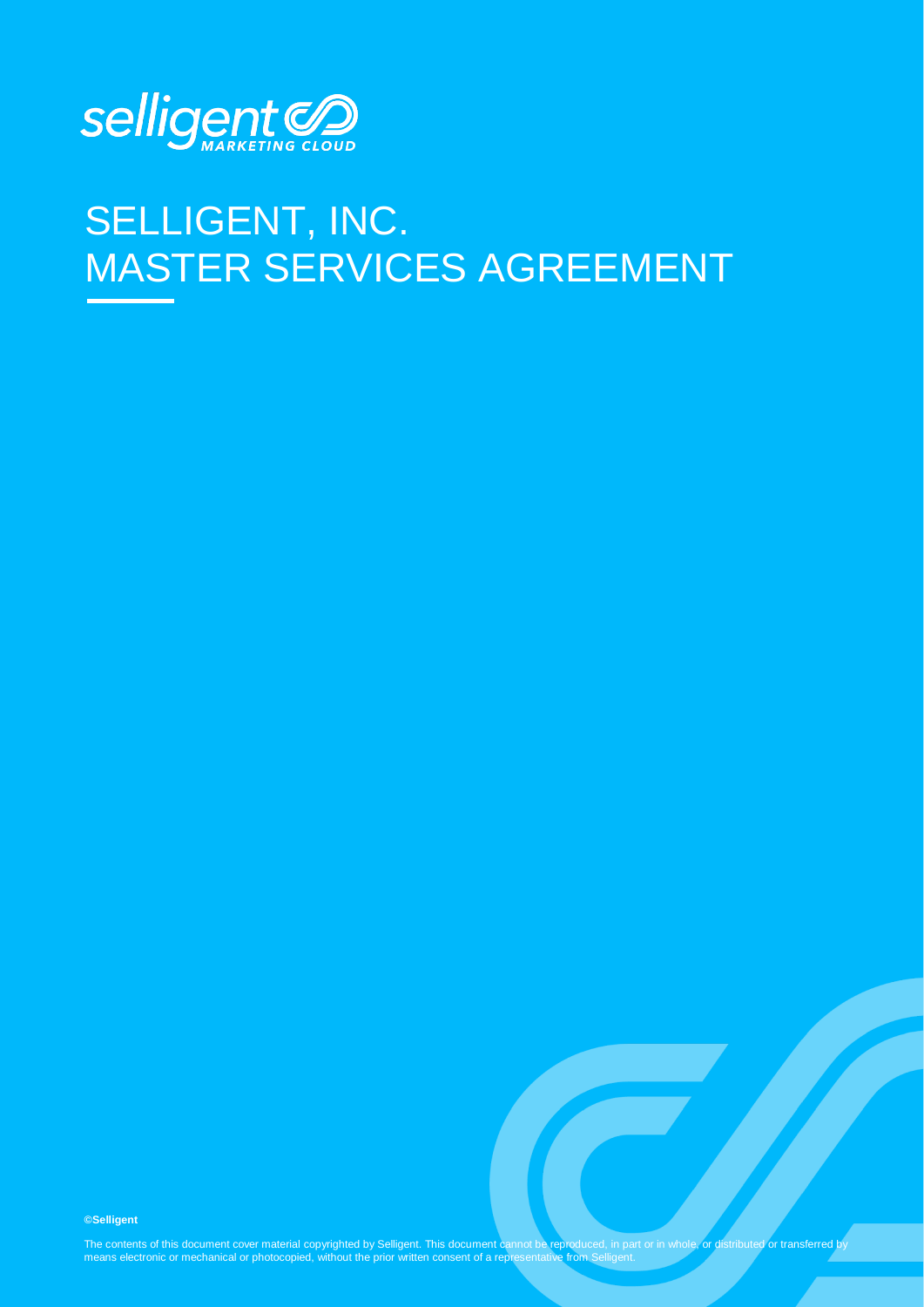# **SELLIGENT, INC. MASTER SERVICES AGREEMENT**

#### **IMPORTANT, READ CAREFULLY: CLIENT'S USE OF AND ACCESS TO THE WEBSITE, PRODUCTS AND ASSOCIATED SERVICES AND SOFTWARE (COLLECTIVELY, THE "Services") OF SELLIGENT, INC. ("Selligent") IS CONDITIONED UPON CLIENT'S COMPLIANCE AND ACCEPTANCE OF THESE TERMS.**

THIS MASTER SERVICES AGREEMENT GOVERNS ACQUISITION AND USE OF SELLIGENT'S SERVICES BY THE CLIENT. BY EXECUTING A SALES ORDER AND/OR STATEMENT OF WORK THAT REFERENCES THIS AGREEMENT, THE CLIENT AGREES TO ALL OF THE TERMS AND CONDITIONS OF THIS AGREEMENT. THE INDIVIDUAL ENTERING INTO THIS AGREEMENT ON BEHALF OF A COMPANY OR OTHER LEGAL ENTITY REPRESENTS TO HAVE THE AUTHORITY TO BIND SUCH ENTITY AND ITS AFFILIATES TO THESE TERMS AND CONDITIONS. ANY INDIVIDUAL WHO DOES NOT HAVE SUCH AUTHORITY, OR IF YOU DO NOT AGREE WITH ALL OF THESE TERMS AND CONDITIONS, MUST NOT ACCEPT THIS AGREEMENT. ANY CLIENT WHO DOES NOT AGREE WITH THESE TERMS AND CONDITIONS MAY NOT ACCESS OR USE THE SERVICES.

IN ADDITION, THE SERVICES MAY NOT BE ACCESSED BY ANY USER FOR PURPOSES OF MONITORING THEIR AVAILABILITY, PERFORMANCE, OR FUNCTIONALITY, OR FOR ANY OTHER BENCHMARKING OR COMPETITIVE PURPOSES WITHOUT THE EXPRESS WRITTEN PERMISSION OF SELLIGENT, INC.

This Agreement was last updated on **November 1, 2017**, it is effective between the Client and Selligent as of the date of a Sales Order and/or Statement of Work is executed by both parties.

#### **1. Definitions.**

**1.1 "Agreement"** means this Master Services Agreement, the Services Order(s), SOW(s) and the other documents as listed below and incorporated herein by reference, in prevailing order should there be conflicting provision:

- 1. Sales Order(s);
- 2. Statement(s) of Work, as applicable;
- 3. Specific Agreement(s), as applicable;
- 4. Data Processing Agreement ("DPA"), as applicable;
- 5. Support and Service Level Schedule;
- 6. Master Service Agreement.

**1.2 "Acceptable Use Policy" or "AUP"** refers to the required actions and practices, as well as those actions and practices that are unacceptable and prohibited, with respect to the Client's use of any product or Service created, developed, sold, licensed, delivered, supplied or performed by Selligent.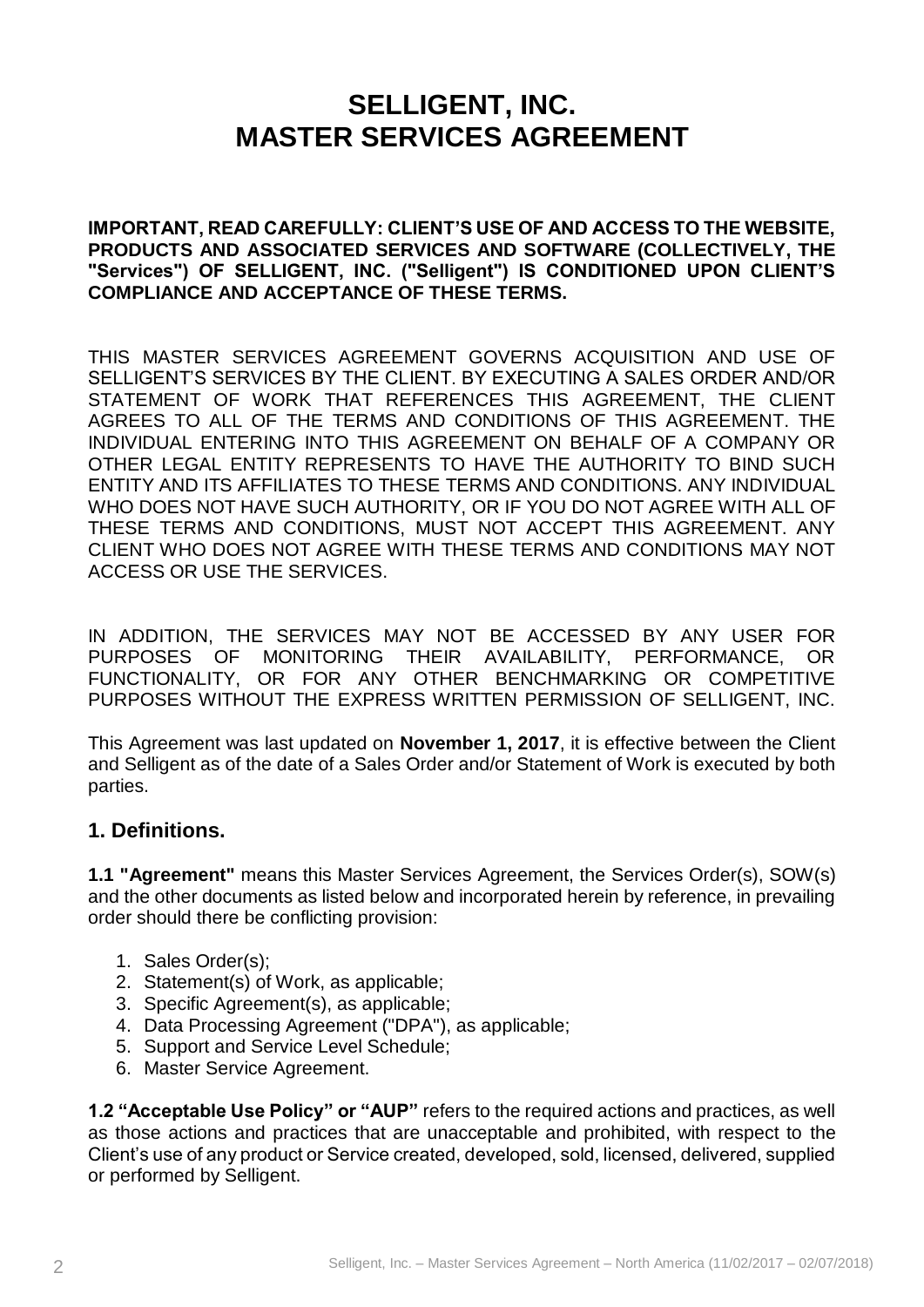

**1.3 "Brand"** Any combination of unique design, sign, symbol, words, or a combination of these, employed by Client in creating an image that identifies a product and differentiates it from its competitors or its other services.

**1.4 "Channel"** In addition to the Platform's base modules, Client can add additional modules to enhance functionality or mode of communication with Client's customers, each of these modules is a "Channel". Each Channel is available separately and shall be accessible only via execution of a Sales Order(s).

**1.5 "Client"** includes any entity that controls, is controlled by, or is under common control with Client ("Affiliates"). For purposes of this Agreement, "Affiliate" means any entity directly or indirectly controlling or controlled by or in common control with Client, where "control" is defined as the ownership of at least 50% of the equity or beneficial interests of such entity or the right to vote for or appoint a majority of the board of directors or other governing body of such entity, and any other entity with respect to which Client or any of such Affiliates has management or operational responsibility. "Client" also includes any and all employees, agents, independent contractors, subcontractors, or affiliated third parties of Client who access or otherwise use the Service(s) provided under this Agreement. Client shall assume any liability arising out of the performance of its Affiliates, employees, agents, independent contractors, and affiliated third parties under this Agreement.

**1.6 "Client Data"** is all data or information submitted by or on behalf of Client to or through the Service(s), including Consumer Data, any audio-visual design assets (i.e., photographic images, video, animations, illustrations), or other identifying or branding elements of Client or its clients to enable performance of the Service(s).

**1.7 "Consumer Data"** means any information to which Selligent is provided access under this Agreement that could identify an individual either directly or indirectly including, without limitation, the individual's name, birth date, personal contact information, passwords, employment information, or other individual confidential information.

**1.8 "Documentation"** are the information provided by Selligent describing operation and use of the Service(s), by any means of delivery, whether at Client's written request or otherwise, and all as provided to Selligent's clients generally and all such items as updated from time to time.

**1.9 "Platform"** means the technical infrastructure Selligent has in place to provide the subscription Service for Client. Client may, elect to have multiple, logically separated installations of the Platform, each an "Instance". Instance(s) may be ordered only via execution of a Sales Order.

**1.10 "Project Service(s)"** means project or data services, of which timing and staff availability are planned with Client. Project Services can be (but are not limited to) auditing the quality of databases, project management, technical integration services, campaign creation services, consultancy services and training services (the "Deliverables"). Deliverables, if any, are limited to content specific to Client and do not include any retained, common, reusable or generic elements or methodologies.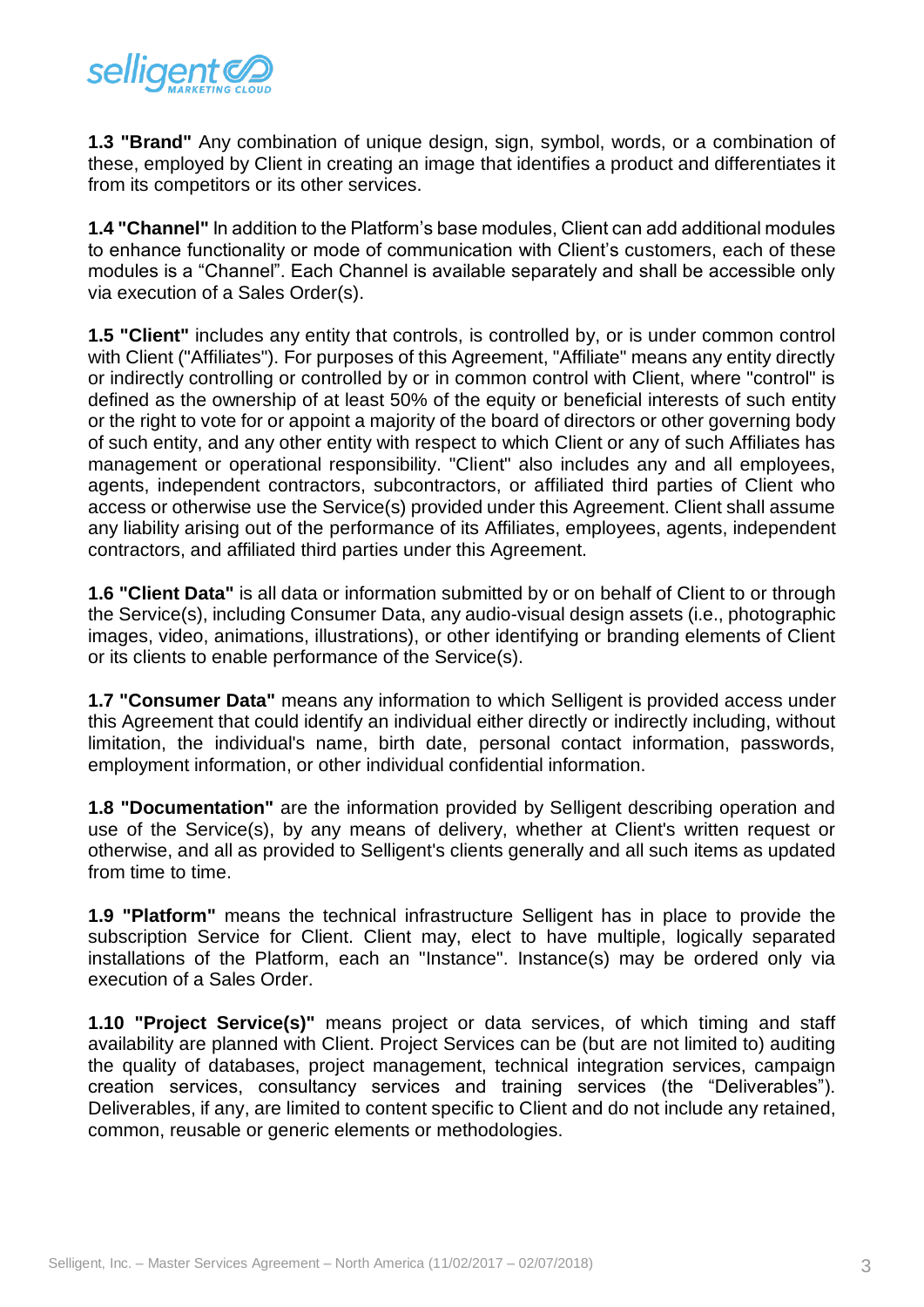**1.11 "Sector"** a description of the industry on which the Client's primary business is focused.

**1.12 "Service(s)"** means the Subscription Services, Project Services and Support Services that the Client orders in the framework of this Agreement. "Additional Services" may be ordered via subsequent SOW(s) and/or Sales Order(s).

**1.13 "Service Order(s)"** are the ordering documents, including but not limited to a Sales Order, Statement of Work or otherwise, that specify, among other things, each Service, its subscription term and the scope of Service(s) ordered, and the applicable fees. All such forms are executed hereunder and deemed incorporated herein.

**1.14 "Statement of Work" or "SOW"** means a document executed by Client and Selligent that further specifies any additional service(s), including any fees associated therewith, and any other terms and conditions mutually agreed to by the parties.

**1.15 "Subscription Service(s)"** means, as ordered on a Service Order, the software and products which Selligent owns and/or is licensed to resell and/or distribute from third parties, accessible via a designated website or IP address, or ancillary products and services provided to Client by Selligent, to which Client is being granted access under this Agreement.

**1.16 "Subscription Term"** means the term specified in the applicable Sales Order during which Client can use the Subscription Service.

**1.17 "Support Service(s)"** means help-desk and technical support services which are by nature consumed on an ad-hoc basis and cannot be planned. Selligent provides permanent availability for those services governed by the conditions in the Support and Service Level Schedule.

**1.18 "Unique Contact"** is a deduplicated e-mail address appearing on Client's lists within the Platform. The number of Unique Contacts appearing in a Client's list shall be used for billing purposes as described in an applicable Sales Order(s).

**1.19 "Usage Rights"** means those rights to use the Subscription Services within the limits agreed upon in a Sales Order.

**1.20 "User"** means an individual expressly authorized by Client to use the Services and to whom Client has supplied a user identification and password, such as employees, agents (third-party service providers), independent contractors or subcontractors.

## **2. Provision and Use of the Service(s).**

2.1 Description of Service(s). Selligent will make available the Service(s) for Client's use in an environment hosted and managed by Selligent and its contracted third-party(ies). Selligent may change third-party providers at any time in its sole discretion, including by hosting or providing the Service(s) directly. Client shall have no right to pursue a cause of action or other claim against any such third-party provider(s) with respect to the provision of Services under this Agreement, and expressly acknowledges this and waives any such right(s) to do so, provided, however, that the obligations under this Section 2.1 shall not constitute a waiver of any rights Client may have against Selligent related to the provision of Service(s) under this Agreement, including those aspects of the Service(s) provided by a contracted third-party, and Selligent acknowledges that it is responsible and liable for the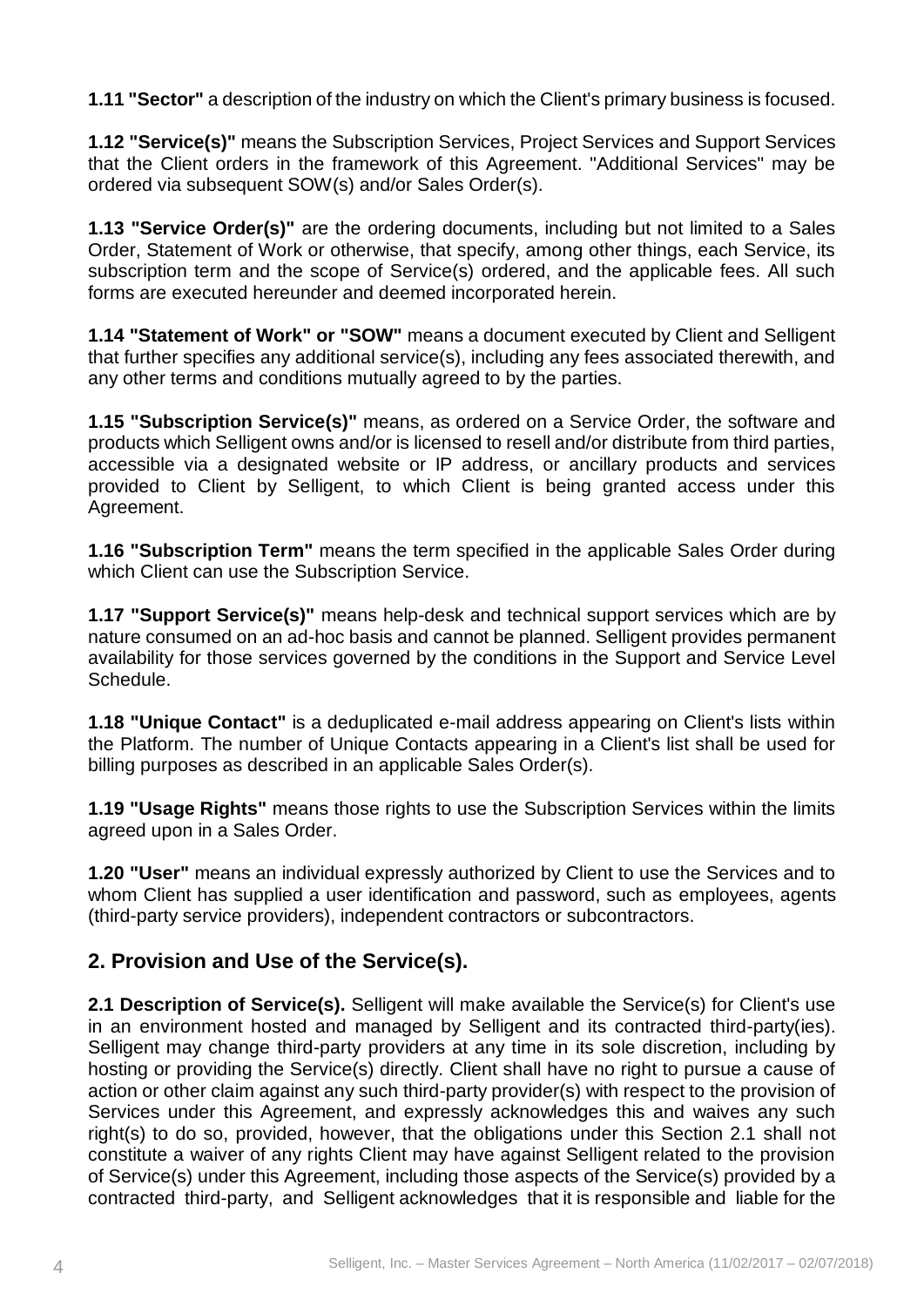

performance of any third-party vendor hereunder. Selligent or its contracted third-party(ies) may provide Client, solely for Client's own internal use, with access information (including without limitation URL(s), XML interface(s), user name(s) and/or password(s)) to access the Service(s). If a server migration is required, Selligent will take commercially reasonable steps to notify Client at least twelve (12) hours in advance of beginning the migration unless the server migration process must begin sooner to protect server data. Selligent will also take commercially reasonable steps to ensure that server migrations are complete within six (6) hours of start time. Client agrees that other required maintenance may interfere with access and use of the Service(s) until such maintenance has been completed, and by its signature hereon expressly accepts such condition. Selligent will take commercially reasonable steps to notify Client approximately two (2) business days in advance of any such additional required maintenance. In the event of downtime, Client will only be entitled to credit(s), refund(s), and/or set-offs as expressly provided in this Agreement, the Support and Service Level Schedule attached hereto as Exhibit B and incorporated herein by reference, or as otherwise agreed upon by the parties in writing.

**2.2 Selligent Obligations; Reservations of Rights.** Selligent shall make the Service(s) available to Client pursuant to all the terms and conditions of this Agreement and any set forth on the Service Order(s). During the term of this Agreement: (i) the Service(s) shall perform materially in accordance with its Documentation, and (ii) the functionality of the Service(s) will not be materially decreased from that available as of the Effective Date. Client agrees its purchase of one or more subscriptions is not contingent on the delivery of any future functionality or features nor on any oral or written private or public comments made by Selligent respecting future functionality or features. Client acknowledges that in providing the Service(s), Selligent uses Selligent's: (a) company name(s), trademark(s) and logo(s), domain name(s), the product and service name(s) associated with the Service(s), and other trademarks and service marks; (b) certain audio and visual information; and (c) other technology, software, hardware, products, processes, algorithms, user interfaces, knowhow and other trade secrets, techniques, designs, inventions, and other tangible or intangible technical material or information (collectively "Selligent Technology") and that the Selligent Technology is covered by intellectual property rights owned or licensed by Selligent (collectively "Selligent IP Rights"). Other than as expressly set forth in this Agreement, no license or other rights in or to the Selligent Technology or Selligent IP Rights are granted to Client, and all such licenses and rights are hereby expressly reserved. In addition, Selligent reserves the right to modify, update, upgrade, or discontinue features of the Service(s). No functionality of the Service(s) will be materially decreased from that available as of the Services ordering. Selligent shall obtain a royalty-free, worldwide, perpetual license to use or incorporate into any Service suggestions, recommendations, enhancement requests, ideas, feedback or other information provided by Client or its personnel regarding operation of the Service(s). Client acknowledges and agrees that Selligent may, subject to the terms of its Privacy Policy and this Agreement, use Client Data to provide services hereunder. Client hereby grants to Selligent a non-exclusive, non-transferable license to use, perform, and display the Client Data during the Term solely to allow Selligent to perform its obligations as stated herein. Selligent may prepare aggregated and anonymized summary statistics incorporating and based upon the usage activity, data and other statistics of Client and Selligent's other clients ("Benchmarking Statistics"). Selligent shall own the Benchmarking Statistics which it may use in its own research, marketing and other commercial services, offerings or activities.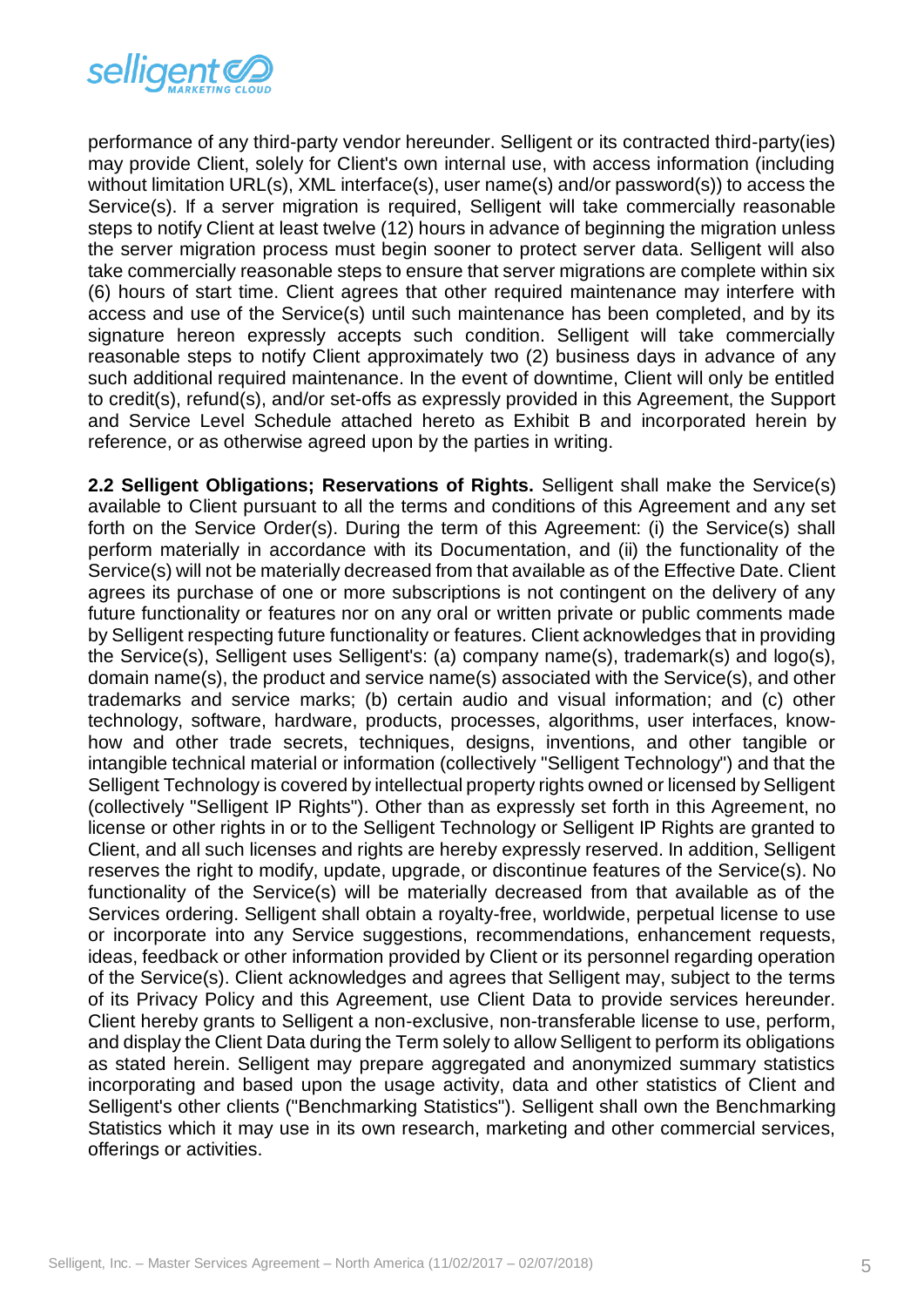**2.3 Client Responsibilities.** Client shall use the Service(s) solely for its internal business purposes as contemplated by this Agreement. Client is responsible for all activities that occur under Client's user accounts. Client shall: (i) have sole responsibility for the accuracy, quality, integrity, legality, reliability, and appropriateness of all Client Data (including its text, audio, video, images or other content) and shall not store in the cloud data warehouse any data that is illegal, harmful, or offensive; (ii) use commercially reasonable efforts to prevent unauthorized access to, or use of, the Service(s), and notify Selligent promptly of any unauthorized use; and (iii) have sole responsibility for complying with all applicable local, state, federal, and foreign laws and regulations in using the Service(s). Client agrees not to store any data in the cloud data warehouse that violates the security or integrity of any network, computer or communications system, software application, or network or computing device.

**2.4 Client Use Guidelines & Restrictions.** Selligent grants Client a limited, non-exclusive, non-transferable, non-sublicenseable, worldwide right to access and use the Service(s) in accordance with all the terms and conditions of this Agreement. Client is responsible for the provision and use of the appropriate equipment needed to connect to and use the Services, including, without limitation, computers, computer operating system and web browser. Client shall ensure that this equipment complies with the specifications set forth in the Documentation. Client shall not: (i) license, sublicense, sell, resell, rent, lease, transfer, assign, distribute, time-share or otherwise commercially exploit or make the Service(s) available to any third-party, other than as contemplated by this Agreement; (ii) send spam or otherwise duplicative or unsolicited electronic communications (including but not limited to e-mail or SMS/text messages) in violation of applicable laws; (iii) send or store material which is infringing, libelous, or otherwise unlawful or tortious, including material harmful to children or violative of third-party privacy rights; (iv) use the Services for criminal, illegal or otherwise unlawful purposes; (v) send or store material known by Client to contain software viruses, worms, Trojan horses or other harmful computer code, files, scripts, agents or programs; (vi) intentionally interfere with or disrupt the integrity or performance of the Service(s) or the data contained therein; or (vii) attempt to gain unauthorized access to the Service(s) or their related systems or networks; (viii) modify, copy or create derivative works based on the Service(s) or Selligent Technology; (ix) create Internet "links" to or from the Service(s), or "frame" or "mirror" any content forming part of the Service(s), other than on Client's own intranets or otherwise for its own internal business purposes; or (x) disassemble, reverse engineer, translate or decompile the Service(s) or Selligent Technology, or purposefully access it with the intent to (A) build a competitive product or service, (B) build a product or service using substantially similar features, functions or graphics of the Service(s), or (C) copy any features, functions, or graphics of the Service(s). Client may not access the Service(s) if Client is a direct competitor of Selligent, except with Selligent's prior written consent. Client may not access the Service(s) for purposes of monitoring its performance or functionality, or for any other benchmarking or competitive purpose(s). Client may not use the Services or the Platform for activities or purposes for which the Platform or Services require specific certifications (e.g. they are not certified for Payment Card Industry (PCI) compliance or healthcare related data) or are not conceived (e.g. the sending of videos and the hosting of videos on the Platform & Services or using of bandwidth in an abusive manner by including large files in e-mails are forbidden), or in excess of the Platform Limitations (defined in the Documentation), or in a manner adversely affecting the Services' usability for Selligent, including other Selligent clients.

**2.5 Subscription Services Requirements:** Except to the extent the enumerated items below permit deviation, Client must comply with the Acceptable Use Policy ("AUP") of Selligent, as may be updated from time-to-time by Selligent, in its sole discretion, on notice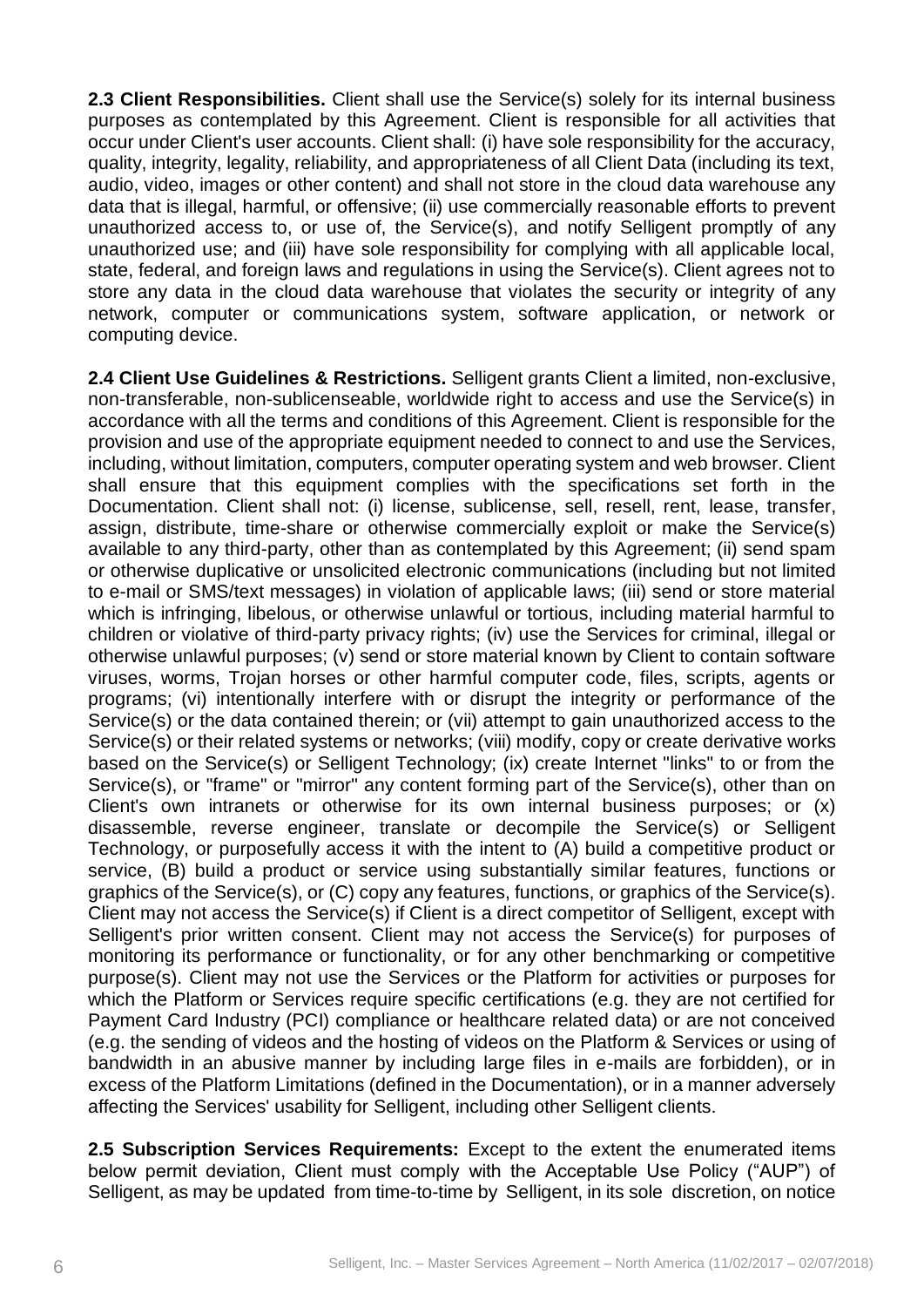

to Client, currently available at:<http://www.selligent.com/acceptable-use-policy> and Client also agrees it will:

- a. use reasonable security precautions, including encrypting any Consumer Data transmitted to Selligent servers or storage devices;
- b. cooperate with reasonable investigation of services outages, security problems and any suspected breach of this Agreement, including all exhibit(s) and Service Orders;
- c. include the recipient's e-mail address in the body of the message or in the "TO" line of the e-mail;
- d. on request and as needed to respond to an e-mail-related complaint, promptly provide available information documenting the business relationship or consent of the involved party, and otherwise reasonably cooperate in responding to complaints and mitigating the effects of complaints on applicable third-party cloud hosting provider's network or Selligent's provision of the Service(s);
- e. post a Privacy Policy for each domain named in or associated with each mailing;
- f. post an e-mail address for complaints (such as abuse@yourdomain.com) in a conspicuous place on each website named in or associated with each mailing and promptly respond to messages sent to such address;
- g. have the means to track anonymous complaints sent to such registered address;
- h. not alter or obscure mail headers or assume a sender's identity without the sender's explicit permission;
- i. honor revocations of consent or unsubscribe requests, and notify recipients of the same; and
- j. properly handle and process notices sent to Client by any person claiming Client Data violates such person's rights.

Selligent, of its own accord or at the direction of any then-applicable third-party service provider(s) may suspend or terminate the Service(s), and as the case may be, IP address(es), for a violation of the AUP or an actual or reasonably-apparent imminent attack or unauthorized access, until such violation, attack or unauthorized access is remedied. In the event Selligent must suspend Service(s) due to an actual or reasonably- apparent imminent attack on, or unauthorized access to, the Service(s), Selligent will use commercially reasonably efforts to provide Client with advance notice of such suspension. Selligent reserves the right to finally terminate any client for any singular material violation that risks the safety, security or reputation of any network, person or entity, or for repeat violations of the AUP resulting in burdensome administration for Selligent or the thenapplicable third-party service provider. In any such event Client is not entitled to any credit, refund, or set-off.

**2.6 Third-Party Providers.** Any exchange of data or other interaction between Client and a third-party provider (other than any subcontractor or agent performing any obligations of Selligent under this Agreement), and any purchase by Client of any product or service offered by any third-party provider, is solely between Client and such third-party provider.

#### **3. Fees & Payment.**

**3.1 Fees.** Client shall pay all fees specified in all executed Service Orders hereunder. Except as otherwise provided in a Sales Order or SOW, all fees are quoted in United States dollars. Except as otherwise provided in this Agreement, fees are non-refundable.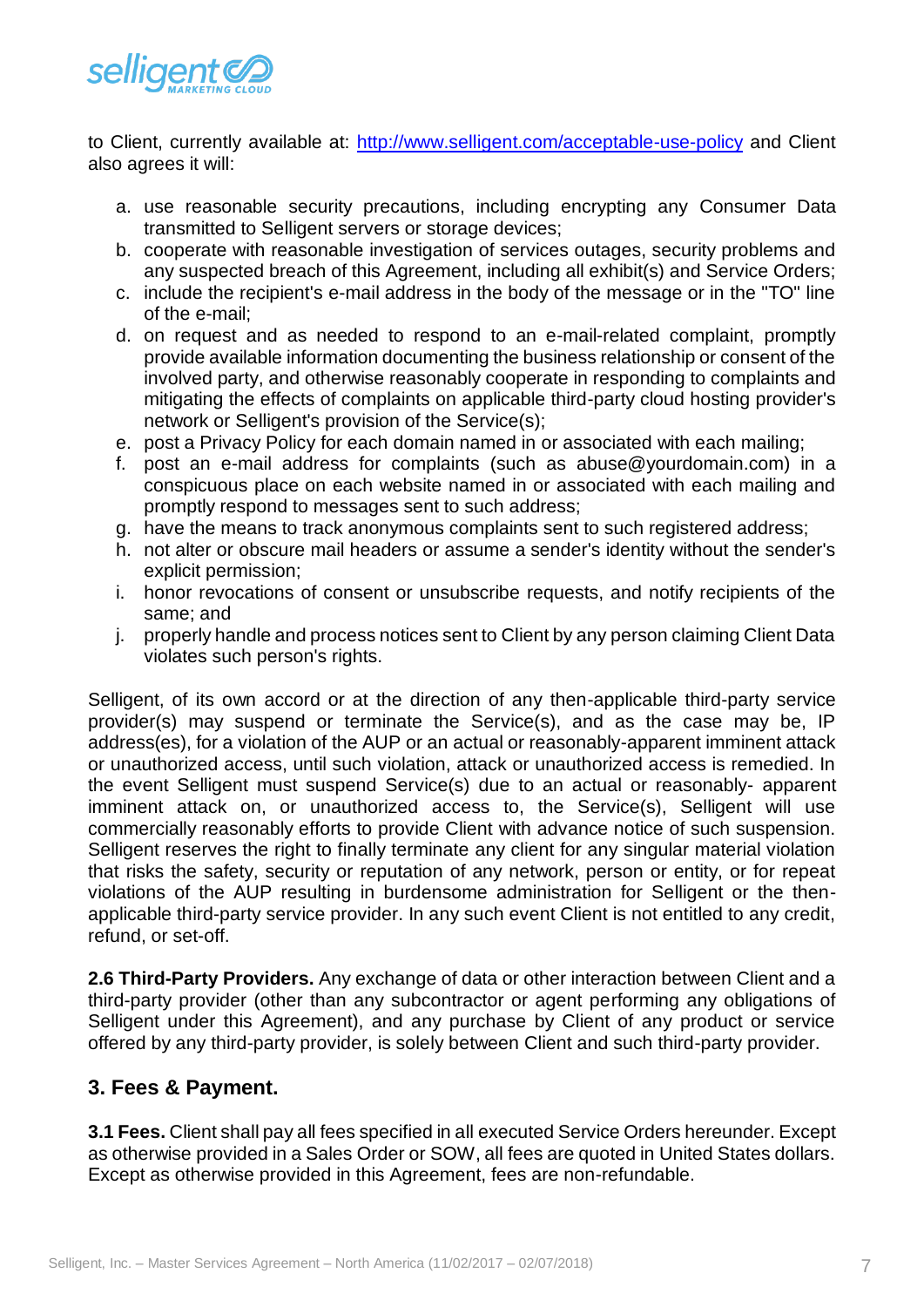**3.2 Invoicing & Payment.** Fees for the Service(s) will be invoiced in accordance with the terms in the relevant Service Order and shall be payable annually in advance, unless otherwise agreed to in writing by the parties. Unless otherwise stated in the Service Order, charges are due net thirty (30) days from receipt of invoice. Client is presumed to have received all invoices within two (2) days of e-mail delivery of the same. Unless otherwise stated in the Service Order, all payments made under this Agreement are in United States dollars. Client shall maintain complete and accurate billing and contact information on the Service(s) at all times. All payments made by Client hereunder shall be made electronically via automated clearing house payment ("ACH") or wire transfer in accordance with the terms herein.

**3.3 Overdue Payments.** Any payment not received from Client by the due date may accrue late charges at the rate of 0.5% of the outstanding balance per month, or the maximum rate permitted by law, whichever is lower, from the date such payment was due until the date paid. Upon two (2) business days' notice, Selligent may suspend any Service that is unpaid as and when due, and will notify Client of such suspension by e-mail. Selligent may fully and finally terminate any Service(s) that remains unpaid as of five (5) business days following such e-mail notice. In the event of any such suspension or termination of Services as described herein, Client acknowledges and agrees that Selligent has no obligation to retain Client Data and such Client Data may be irretrievably deleted no sooner than fourteen (14) days after any termination hereunder.

**3.4 Taxes.** Unless otherwise stated, fees on a Service Order do not include any local, state, federal or foreign taxes or duties of any nature ("Taxes"). Client is responsible for paying all Taxes, excluding only taxes based on Selligent's income. If Selligent has the legal obligation to pay or collect Taxes in any jurisdiction, Client is responsible for such Taxes and the appropriate amount shall be invoiced to and paid by Client, unless Client provides to Selligent a valid tax exemption certificate authorized by the appropriate taxing authority.

## **4. Confidentiality.**

**4.1 Definition of Confidential Information.** As used herein, "Confidential Information" is all non-public and proprietary information of a party ("Disclosing Party") disclosed by or on behalf of the Disclosing Party to the other ("Receiving Party"), whether orally or in writing, that is designated as confidential or that reasonably should be understood to be confidential given the nature of the information and the circumstances of disclosure, including this Agreement (and pricing and other terms reflected in all Service Order(s)), Client Data, the Service(s), the Selligent Technology, business and marketing plans, trade secrets, technology and technical information, product designs, methods, processes, code, data, inventions, apparatus, statistics, programs, research, development, information technology, network designs, passwords, sign-on codes, usage data, business processes, and the terms of this Agreement. Confidential Information (except for Client Data) shall not include any information that: (i) is or becomes generally known to the public without breach of any obligation owed to the Disclosing Party; (ii) was known to the Receiving Party prior to its disclosure by the Disclosing Party without breach of any obligation owed to the Disclosing Party; (iii) was independently developed by the Receiving Party without breach of any obligation owed to the Disclosing Party; (iv) is incorporated into Benchmarking Statistics; or (v) is received from a third-party without breach of any obligation owed to the Disclosing Party.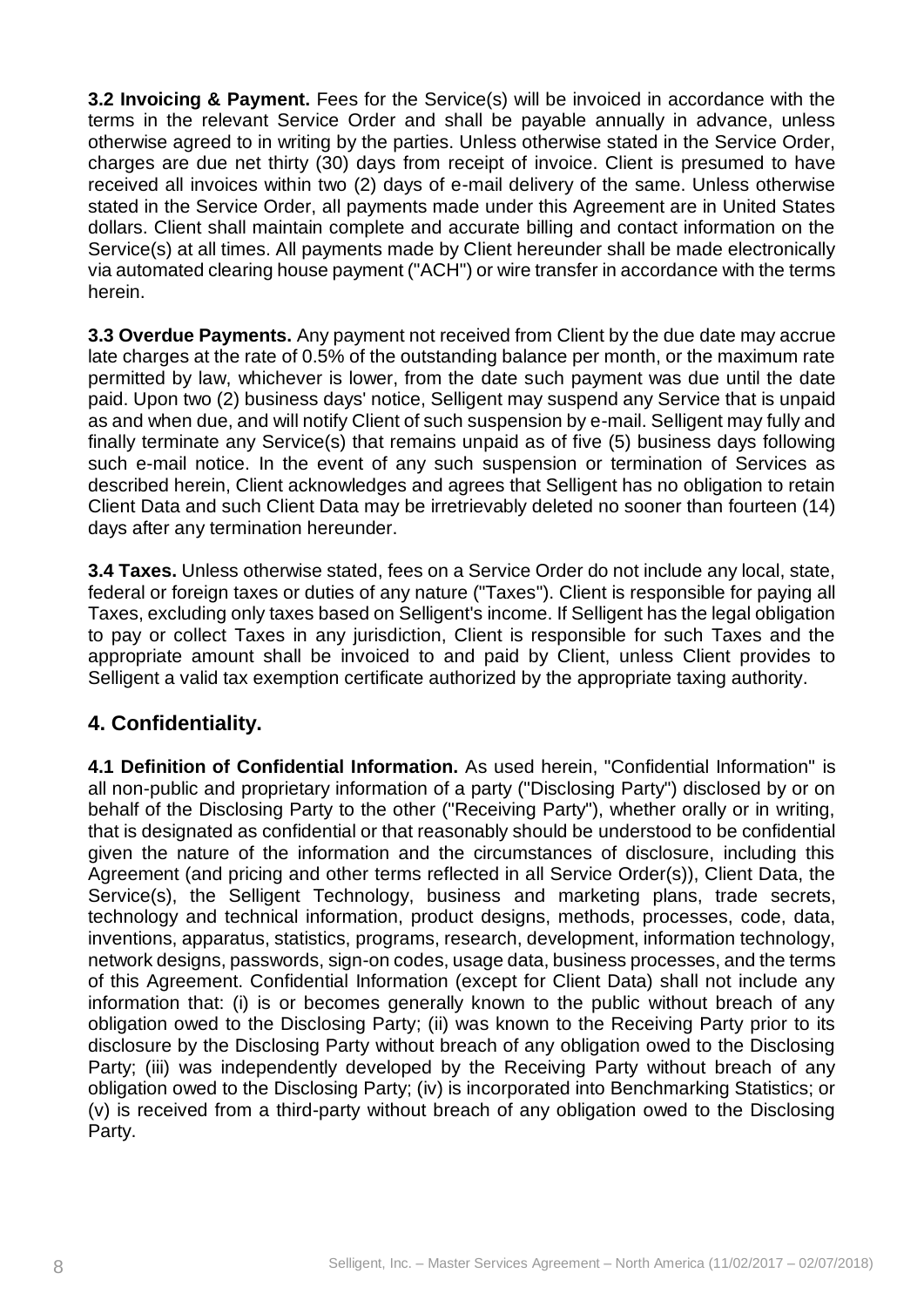

**4.2 Confidentiality.** Except as provided for in Section 2.1 and 4.4 of this Agreement, the Receiving Party shall not disclose or use Confidential Information of the Disclosing Party for any purpose outside the scope of this Agreement, except with Disclosing Party's prior written permission.

**4.3 Protection.** For a period of five (5) years from initial disclosure, each party agrees to a) use not less than a commercially reasonable standard of care to protect Disclosing Party's Confidential Information disclosed hereunder; (b) not use Disclosing Party's Confidential Information other than as necessary to perform its obligations under this Agreement; (c) not disclose the Confidential Information to any other third-party except as provided herein or as authorized by Discloser in writing; and (d) disclose Disclosing Party's Confidential Information to its Representatives on a "need-to- know" basis only, provided that each Representative is bound by obligations of confidentiality and usage and restrictions against disclosure substantially similar to those contained herein.. If required under applicable law, Client and Selligent agree to execute a DPA. Client agrees that Selligent may, subject to the terms of the DPA, process Consumer Data.

**4.4 Compelled Disclosure.** If the Receiving Party is compelled by law to disclose Confidential Information of the Disclosing Party, it shall provide the Disclosing Party with prior notice of such compelled disclosure (to the extent legally permitted) and reasonable assistance, at Disclosing Party's cost, if the Disclosing Party wishes to contest the disclosure.

**4.5 Remedies.** If the Receiving Party discloses or uses (or threatens to disclose or use) any Confidential Information of the Disclosing Party in breach of this Section, the Disclosing Party shall have the right, in addition to any other remedies available to it, to seek injunctive relief to enjoin such acts, it being specifically acknowledged by the parties that any other available remedies are inadequate.

**4.6 Return of Confidential Information.** Upon the written request of Disclosing Party at any time, Receiving Party shall at its option, and if legally permissible, return or destroy (and certify such destruction in a signed writing) all Confidential Information of Disclosing Party, including all copies thereof, whether in physical or electronic form; provided, however, Selligent may retain a copy of Client's Confidential Information for archival purposes. To the extent that it is impracticable to return or destroy any Confidential Information, and with respect to any copies retained for archival purposes, Recipient shall continue to maintain the confidentiality of such information in accordance with this Agreement.

**4.7 Data Breach.** For purposes of this section, "breach" means any unlawful or unauthorized acquisition or use of Consumer Data that compromises the security, privacy, or integrity of the Consumer Data. If any Consumer Data that is held by Selligent is breached, Selligent shall utilize best efforts to: (i) provide the Client written notice of such breach no later than three (3) business days from the date it obtains actual or constructive knowledge of the breach; and (ii) mitigate any and all adverse effects of the Consumer Data breach. In the event of a breach as defined in this provision or any other occurrence of any other event regarding Consumer Data that requires notification under applicable law, Selligent agrees to pay the Client's reasonable direct costs incurred in providing any required notice to affected individuals in accordance with any applicable law.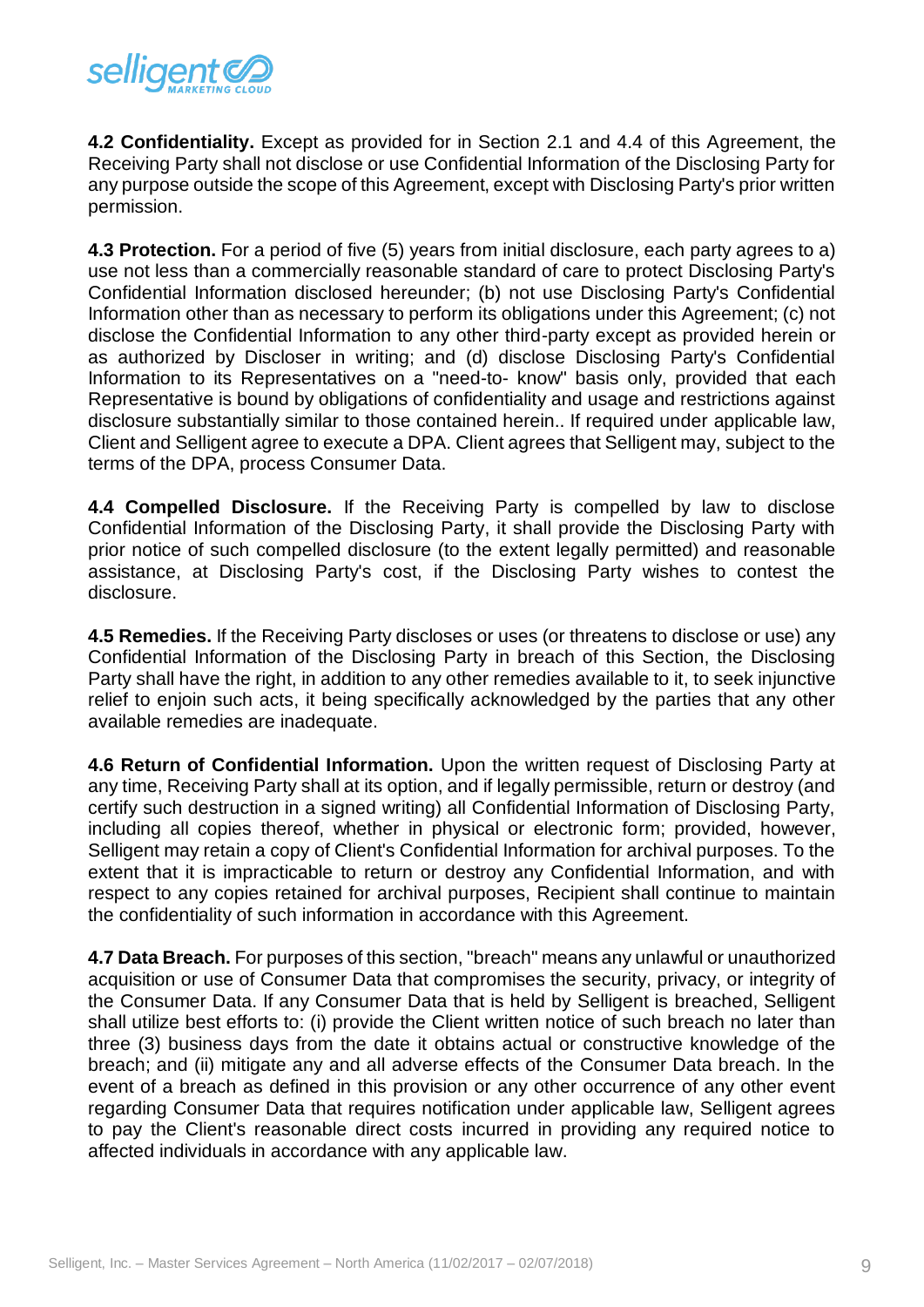#### **5. Warranties & Disclaimers.**

**5.1 Mutual Warranties.** Each party warrants that it has the legal power to enter into this Agreement.

**5.2 Selligent Warranties.** Selligent warrants that it will provide the Service(s) in a workmanlike manner consistent with general industry standards reasonably applicable to the provision thereof.

**5.3 Client Warranties.** Client warrants that: (a) Client owns or otherwise has the right to use any Client Data, Consumer Data, software, systems or materials provided by or on behalf of Client to Selligent in performing any Services hereunder; (b) Client Data and Consumer Data do not and shall not contain any data or materials that infringe upon the intellectual property rights of a third party, or that Client knows to be inaccurate; (c) Client has obtained the necessary authorizations to permit Selligent to access any third party data, software, systems and materials to provide any Services requested under an applicable Sales Order or Statement of Work; and (d) Client's use of the Services, Deliverables, and any outputs or results obtained therefrom shall not violate any applicable law, rule, or regulation, including, without limitation, export, privacy, anti-discrimination, or anti-trust laws, or any proprietary or contract right of any third-party.

**5.4 Disclaimer.** EXCEPT AS EXPRESSLY PROVIDED HEREIN, SELLIGENT MAKES NO WARRANTY OF ANY KIND, WHETHER EXPRESS, IMPLIED, STATUTORY, OR OTHERWISE. SELLIGENT HEREBY SPECIFICALLY DISCLAIMS ALL IMPLIED WARRANTIES, INCLUDING ANY WARRANTY OF MERCHANTABILITY OR FITNESS FOR A PARTICULAR PURPOSE, TO THE MAXIMUM EXTENT PERMITTED BY APPLICABLE LAW.

#### **6. Indemnification.**

**6.1 Mutual Indemnification.** Each Party (the "Indemnifying Party") will indemnify, defend, and hold the other Party and its respective officers, directors, employees and agents harmless from and against any and all third party claims, actions, demands, or lawsuits arising out of performance of this Agreement, and resulting judgments, damages, liabilities, fines, penalties, losses, costs, and expenses (including reasonable attorneys' fees) or any amounts paid in settlement thereof subject to the conditions herein, to the extent arising out of or relating to:

- a. the gross negligence or willful misconduct of the Indemnifying Party; or
- b. any act or omission by the Indemnifying Party that results in personal injury or death.

**6.2 Indemnification by Selligent.** Subject to this Agreement and the limitations set forth herein, Selligent shall defend, indemnify and hold Client harmless against any loss or damage incurred in connection with claims, demands, suits, or proceedings ("Claim(s)") made or brought against Client by a third-party (i) alleging that the use of the Service(s) as contemplated hereunder infringes the copyright(s) or trademark(s) of such third-party or misappropriates such third-party(ies')'s trade secret(s), or (ii) against any damages, penalties, and fines resulting solely from Selligent's failure to comply with applicable law or with the provisions of Section 4.7; provided, that Client (a) promptly gives written notice of the Claim to Selligent (but only to the extent that delay in giving notice materially prejudices Selligent's ability to fulfill its obligations under this Section); (b) gives Selligent sole control of the defense and settlement of the Claim; and (c) provides to Selligent, at Selligent's cost,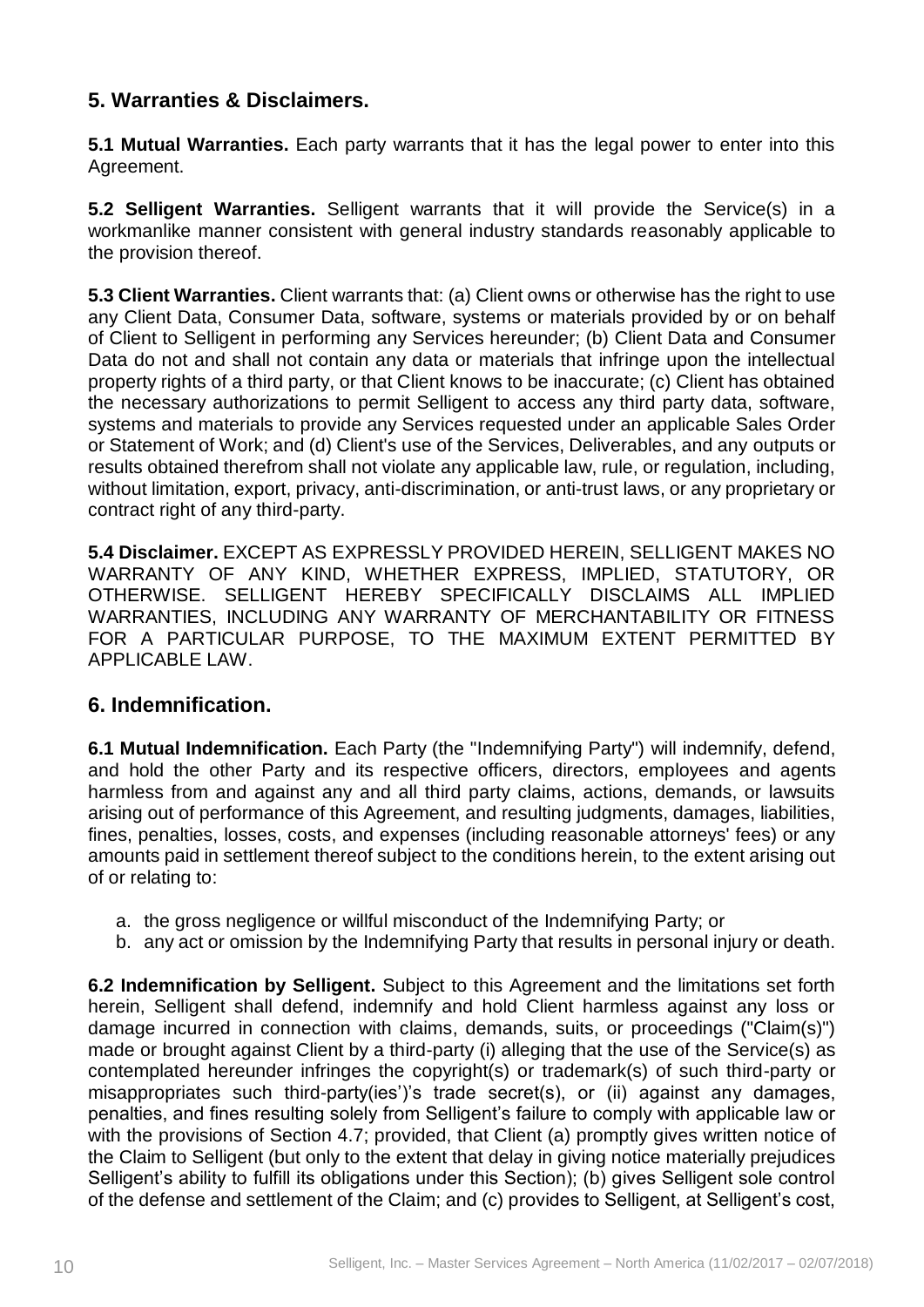

all reasonable assistance. The Client may also choose to participate in the defense of such claims at Client's sole cost and expense. Selligent's obligations under this Section 6.1 shall be Client's sole remedy for any of the above infringement, misappropriation, and data breach claims and actions. Exclusive of any costs of defense incurred by Selligent in connection with any Claim, the aggregate liability of Selligent under this Section 6.2, including without limitation any liability arising from judgments, damages, awards, fines, penalties, recoveries, or settlements resulting from a Claim, shall be limited to the aggregate amounts paid or payable by Client in the twelve (12) months preceding any such Claim. Selligent's obligations under this Section 6.2 shall not apply if the alleged infringement or misappropriation is based on the Client Data or results from use of the Services in conjunction with any other platform, product or service, or unlicensed activities or use of the Services in violation of this Agreement. In the event a Claim under this Section 6.1 is made or in Selligent's reasonable opinion is likely to be made, Selligent may, at its sole option and expense: (i) procure for Client the right to continue using the Services under the terms of this Agreement; (ii) replace or modify the Services to be non-infringing; or (iii) if the foregoing options are not reasonably available, Selligent may terminate this Agreement and refund to Client all prepaid, unused fees.

**6.3 Indemnification by Client.** Subject to this Agreement, Client shall defend, indemnify and hold Selligent harmless against any loss or damage (including reasonable attorneys' fees) incurred in connection with Claims made or brought against Selligent by a third-party alleging that the Client Data or Client's illegal or unauthorized use of the Service(s) infringes the rights of, or has otherwise harmed, a third-party; provided, that Selligent (a) promptly gives written notice of the Claim to Client; (but only to the extent that delay in giving notice materially prejudices Client's ability to fulfill its obligations under this Section 6.3) (b) gives Client sole control of the defense and settlement of the Claim (provided that Client may not settle or defend any Claim unless it unconditionally releases Selligent of all liability); and (c) provides to Client, at Client's cost, all reasonable assistance.

#### **7. Limitation of Liability.**

**7.1 Limitation of Liability.** EXCEPT FOR THE INDEMNIFICATION OBLIGATIONS UNDER SECTION 6.1, THE DEFENSE OBLIGATIONS UNDER SECTION 6.2, THE INDEMNIFICATION OBLIGATIONS UNDER SECTION 6.3; AND CLIENT'S VIOLATION OF SECTION 2.3, 2.4, OR 2.5 OF THIS AGREEMENT, IN NO EVENT SHALL EITHER PARTY'S AGGREGATE LIABILITY ARISING OUT OF OR RELATED TO THIS AGREEMENT, WHETHER IN CONTRACT, TORT OR UNDER ANY OTHER THEORY OF LIABILITY, EXCEED THE AGGREGATE AMOUNTS PAID AND PAYABLE BY CLIENT IN THE TWELVE (12) MONTHS PRECEDING THE EVENT GIVING RISE TO THE LIABILITY.

**7.2 Exclusion of Consequential and Related Damages.** IN NO EVENT SHALL EITHER PARTY HAVE ANY LIABILITY TO THE OTHER FOR ANY LOST PROFITS (EXCLUDING ANY FEES OWED TO SELLIGENT BY CLIENT UNDER THIS AGREEMENT), LOSS OF USE, COSTS OF PROCUREMENT OF SUBSTITUTE GOODS OR SERVICES, OR FOR ANY INDIRECT, SPECIAL, INCIDENTAL, PUNITIVE, OR CONSEQUENTIAL DAMAGES HOWEVER CAUSED AND WHETHER IN CONTRACT, TORT, OR UNDER ANY OTHER THEORY OF LIABILITY, WHETHER OR NOT THE PARTY HAS BEEN ADVISED OF THE POSSIBILITY OF SUCH DAMAGE. THIS SECTION SHALL NOT BE CONSTRUED TO PROHIBIT A SELLIGENT CLAIM FOR DAMAGES ALLEGING ANY SUCH BASES DUE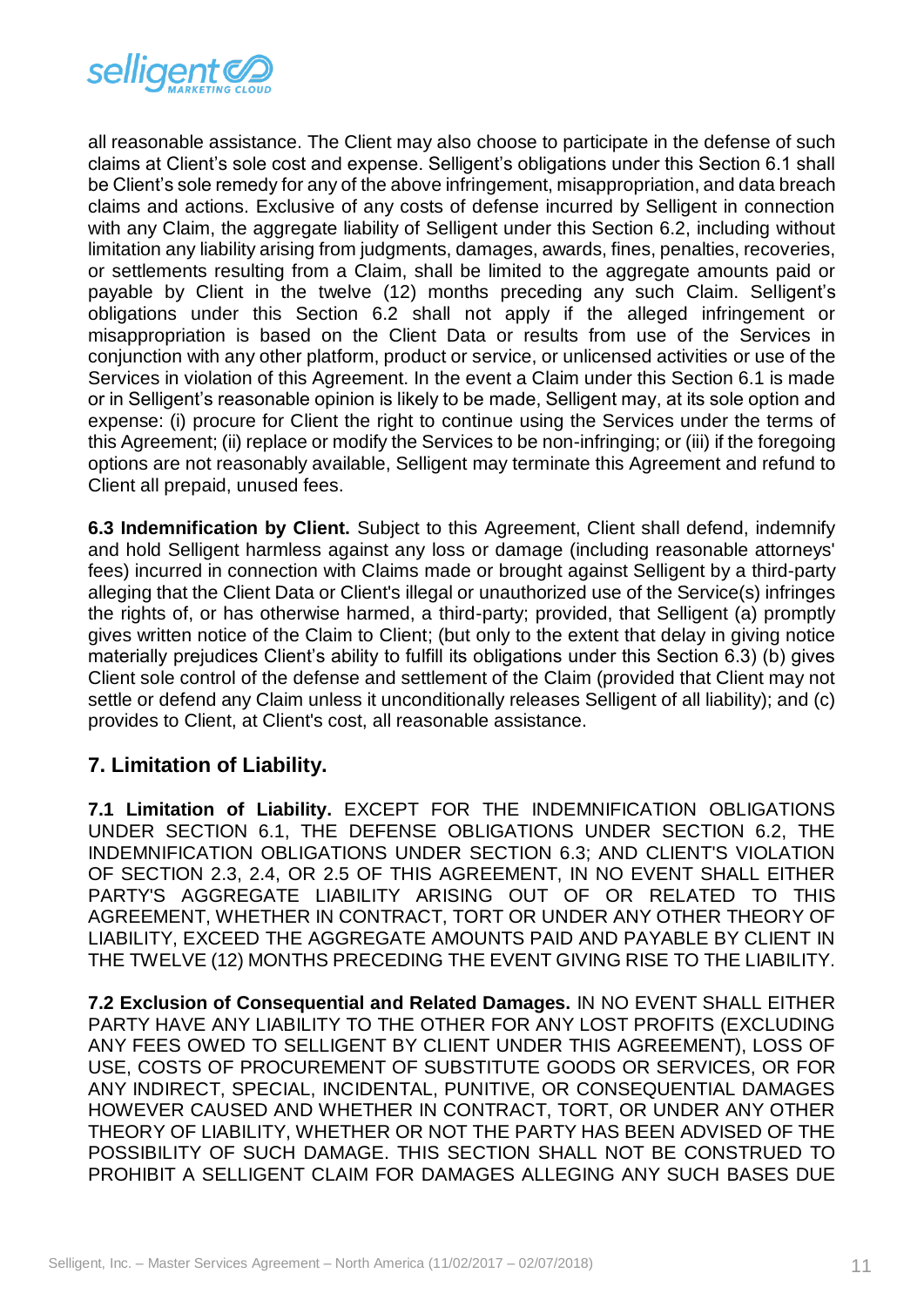TO VIOLATION OF THE PROPRIETARY RIGHTS SECTION (COPYING, ETC.) WHICH SELLIGENT ASSERTS ARE DIRECT, AND NOT INDIRECT DAMAGES.

## **8. Publicity.**

Subject to Client's prior written approval (e-mail deemed sufficient), Selligent may use Client's name in Selligent's client list identifying all or a material representation of Selligent's clients. Client agrees to participate in the development of a case study and/or white paper for publication on Selligent's website and/or other media outlets, and Client agrees to serve as a commercial reference client and/or provide a testimonial for Selligent and its Services. Selligent agrees not to alter the name or logo presentation as provided by Client in any such list, nor to state or imply any endorsement by Client.

## **9. Term & Termination.**

**9.1 Term of Agreement.** This Agreement shall take effect on the Effective Date and remain in force so long as there is at least one active Service Order in place, unless earlier terminated in accordance with this Section. Each Service is sold in a minimum of one (1) year increments. This Agreement and any Service Orders thereof will automatically renew at the end of each term for an additional term of the same duration (each a "Renewal Term"), unless either party gives the other notice of non-renewal at least ninety (90) calendar days before the end of the then-current term. Renewals will automatically apply to all Services listed in the applicable Sales Order or Statement of Work. Timeframes specified in any Service Order or Statement of Work are only estimates. Actual performance times will be dependent upon Client's timely provision of accurate and properly-formatted data, feedback, and access to key personnel reasonably requested by Selligent from time-to-time. Selligent shall not be accountable for any performance delays caused by Client's failure to timely provide such data, access, or feedback required for performance. In such an event, estimated timetables shall be extended accordingly and Fees may be increased as a result of such delays.

**9.2 Termination for Cause.** A party may terminate this Agreement for cause: (i) upon thirty (30) days written notice of a material breach (other than nonpayment which is not subject to a thirty (30) day cure and is due when scheduled) to the other party if such breach remains uncured at the expiration of such period; or (ii) if the other party becomes the subject of a petition in bankruptcy or any other proceeding relating to insolvency, receivership, liquidation or assignment for the benefit of creditors. Upon any termination for cause by Client, Selligent shall refund Client any prepaid fees for the remainder of the subscription term after the date of termination.

**9.3 Outstanding Fees.** Termination shall not relieve Client of the obligation to pay any fees accrued and/or payable prior to the effective date of termination.

**9.4 Return of Client Data.** Subject to Section 3.3 above, upon written request by Client made within ten (10) calendar days prior to the effective date of termination or expiration of this Agreement, Selligent will return to Client, its data through FTPS or SFTP. The format in which such data will be returned will be in Selligent format or any other format that can be run on standard all complaints relating to the return of the data must be notified to Selligent in writing within 5 working days of the return, failing which such claim will be dismissed. After termination of the Agreement, Selligent shall have no obligation to maintain or provide Client Data and shall thereafter, delete all Client Data in its systems or otherwise in its possession or control.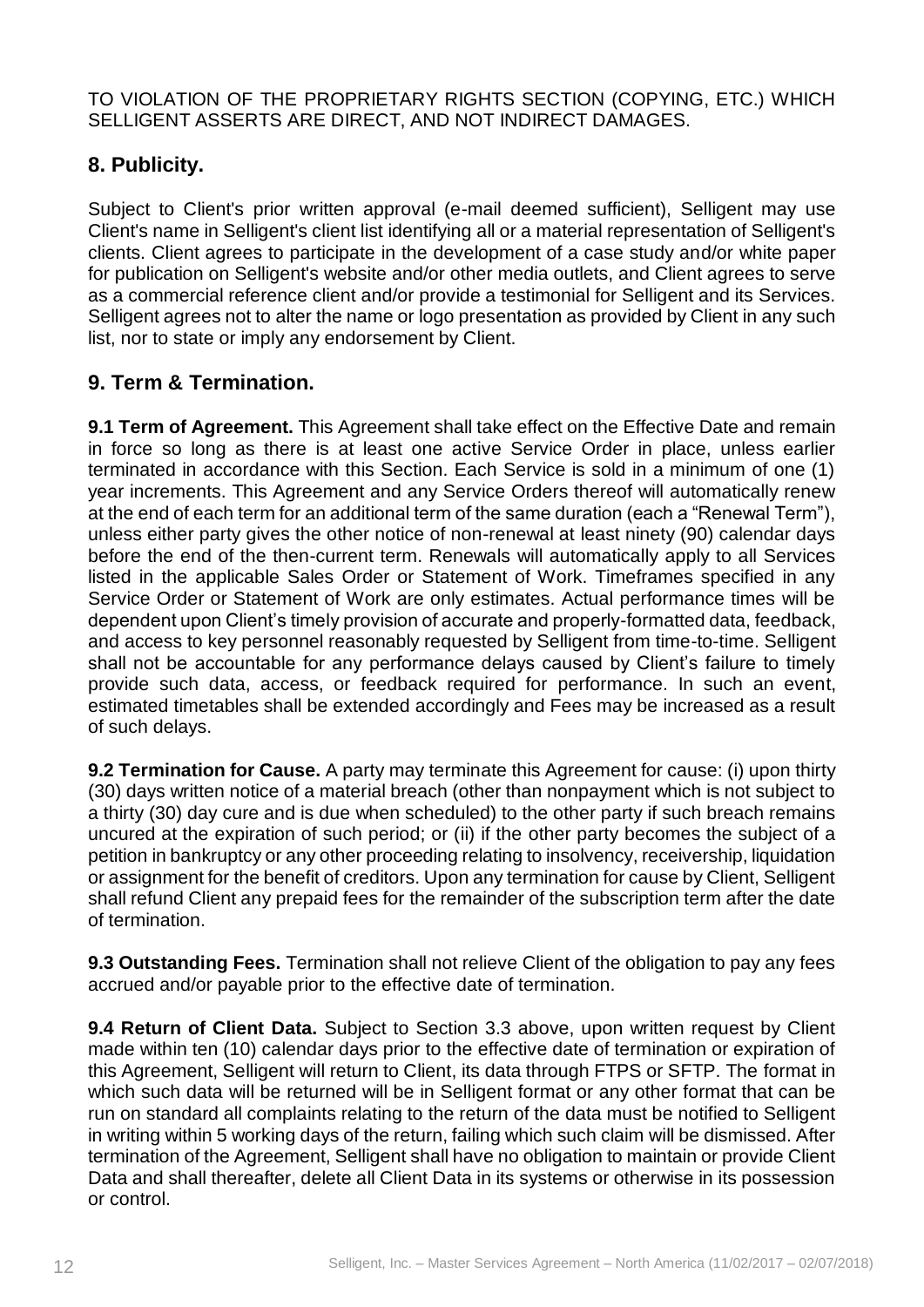

**9.5 Surviving Provisions.** The following provisions shall survive any termination or expiration of this Agreement: Sections 1, 2, 3.3, 4, 6, 7, 9.3, 9.4, 9.5, and 10.

#### **10. General Provisions.**

**10.1 Nature of Relationship.** Client and Selligent understand, acknowledge and agree that their relationship is that of independent contractor, and nothing in this Agreement is intended to create a partnership, agency, joint venture or employment relationship.

**10.2 Entire Agreement.** This Agreement, as defined herein, constitutes the entire agreement between the parties relating to subject matter hereof and supersedes all prior or simultaneous agreements, discussions, negotiations and statements, written or oral.

**10.3 Other Documents.** No terms, provisions or conditions of any purchase order, acknowledgement or other business form that Client may use in connection with a Service Order or the purchase of any Service will have any effect on the rights, duties or obligations of the parties under, or otherwise modify, this Agreement, regardless of any failure of Selligent to object to such terms, provisions or conditions. Orders are non-cancelable, nonrefundable, and non- returnable.

**10.4 Governing Law; Venue.** This Agreement shall be governed by and construed in accordance with the internal laws of the State of California, USA, without reference to conflict of laws principles. The parties hereby submit and consent to the personal and exclusive jurisdiction of courts located in the County of Santa Clara, State of California. The rights and obligations of the parties under this Agreement shall not be governed by the 1980 U.N. Convention on Contracts for the International Sale of Goods; rather such rights and obligations shall be governed by and construed under the internal laws of the State of California, including its Uniform Commercial Code. Any claim before a court in connection with this Agreement may only be initiated by either signatory, within one (1) year of the date on which the facts giving rise to such claim are known or should have been known by the claimant.

**10.5 Export Control.** Each party warrants that it will comply with the Export Administration Regulations and other United States laws and regulations governing exports in effect from time to time.

**10.6 Foreign Corrupt Practices Act.** Under the U.S. Foreign Corrupt Practices Act and Selligent's policies regarding foreign business practices, Client and its employees and agents shall not directly or indirectly make an offer, payment, promise to pay, or authorize payment, or offer a gift, promise to give, or authorize the giving of anything of value for the purpose of influencing an act or decision of an official of any government or the U.S. Government (including a decision not to act) or inducing such a person to use his influence to affect any such governmental act or decision in order to assist Client in obtaining, retaining or directing any such business.

**10.7 Government Approvals.** Client represents and warrants to the best of its knowledge that no consent, approval or authorization of, or designation, declaration or filing with, any governmental authority is required in connection with the valid execution, delivery and performance of this Agreement.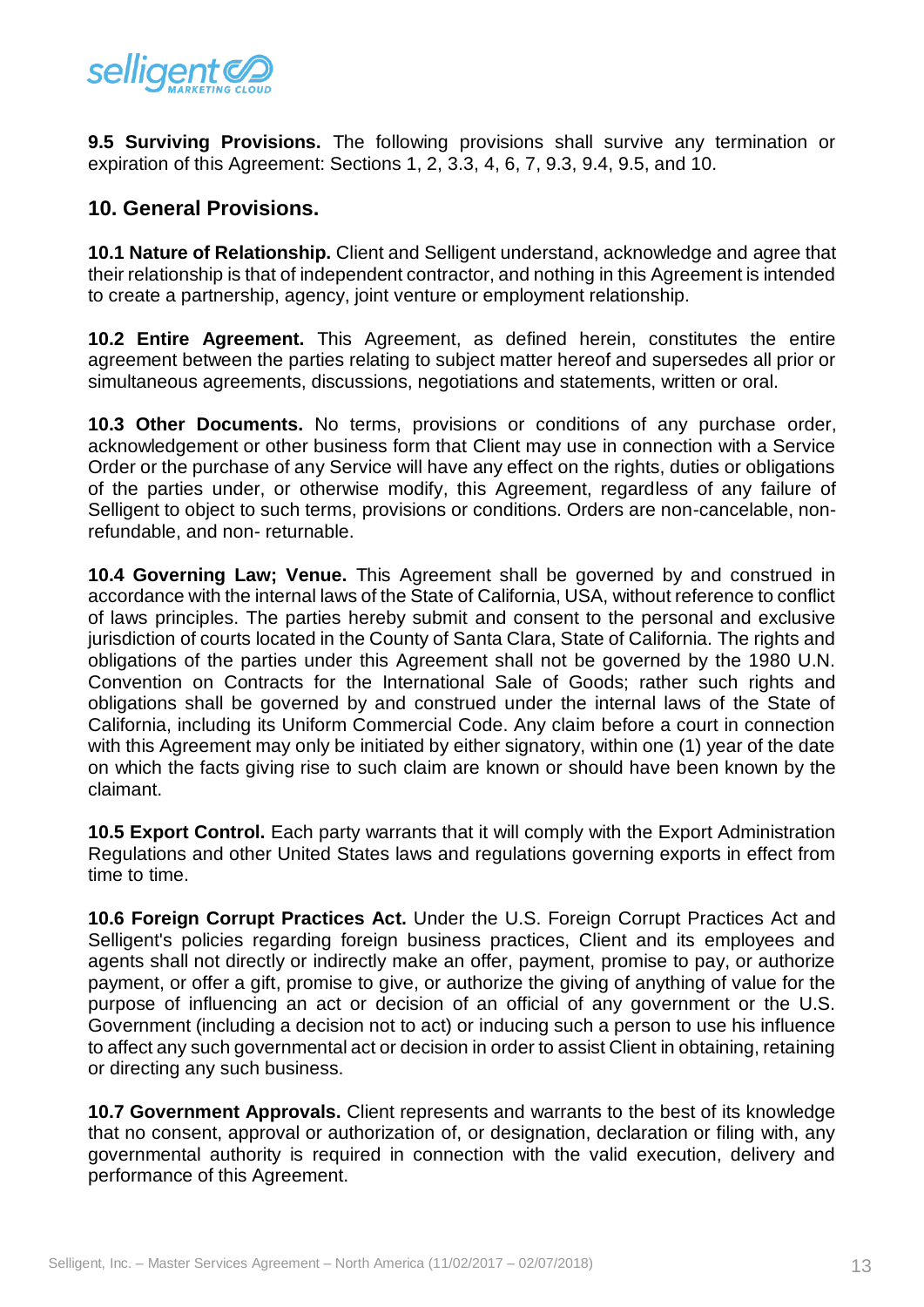**10.8 U.S. Government Licensees.** If Client is a United States government agency or order a Service pursuant to a government contract or with government funds, then as defined in FAR section 2.101, DFAR section 252.227-7014(a)(1) and DFAR section 252.227- 7014(a)(5) or otherwise, all Service(s) provided in connection with this Agreement are "commercial items," "commercial computer software" and/or "commercial computer software documentation." Consistent with DFAR section 227.7202 and FAR section 12.212, any use, modification, reproduction, release, performance, display, disclosure or distribution thereof by or for the US government shall be governed solely by the terms of this Agreement and shall be prohibited except to the extent expressly permitted by the terms of this Agreement. Client shall ensure that each copy used or possessed by or for the United States government is labeled to reflect the foregoing.

**10.9 Force Majeure.** Neither party shall incur any liability to the other on account of any loss, claim, damage, or liability to the extent resulting from any delay or failure to perform all or any part of this Agreement (except for payment), if and to the extent such delay or failure is caused, in whole or in part, by events, occurrences, or causes beyond the control and without any negligence on the part of the party seeking protection under this Section. Such events, occurrences, or causes shall include, without limitation, acts of God, strikes, lockouts, riots, acts of war, terrorism, earthquake, fire or explosions, but the inability to meet financial obligations is expressly excluded.

**10.10 Audit.** Upon thirty (30) days prior written notice, not more than once per calendar year, and subject to any confidentiality obligations owing to any third-parties, Selligent shall make available such financial and technical records to permit Client to verify Selligent's compliance with the terms of this Agreement. Client will conduct any audits in a way to avoid unreasonable interference with Selligent's normal business operations and in accordance with the terms of Section 4 of Exhibit B.

**10.11 Compliance.** Client acknowledges the Service(s) may include a monitoring component to track usage and agrees not to impede, disable or otherwise undermine such license component's operation or its transmission of data to Selligent.

**10.12 Successors and Assigns; Assignment.** The parties acknowledge that the licenses granted hereunder are personal to Client. Neither this Agreement nor any rights or obligations of either Party arising hereunder may be assigned or transferred without the prior written consent of the other Party, such consent not to be unreasonably withheld or delayed. As used herein, an "assignment" includes transfer to any entity in connection with a merger, acquisition, or corporate change of control. If a Party provides a commercially reasonable basis for withholding consent to an assignment under this Section 10.12, said nonconsenting Party may terminate this Agreement upon 90 days written notice to the other Party.

**10.13 Amendment; Severability.** This Agreement may be amended or supplemented only in a writing signed by duly authorized representatives of both parties. If any provision of this Agreement is held invalid or unenforceable for any reason, the remaining provisions shall continue in full force without being impaired. Client and Selligent shall replace any invalid provision with a valid one that most closely approximates the intent and economic effect of the invalid provision.

**10.14 Waiver.** Any waiver of the provisions of this Agreement or of a party's rights or remedies under this Agreement must be in writing to be effective. Any such waiver shall constitute a waiver only with respect to the specific matter described in such writing and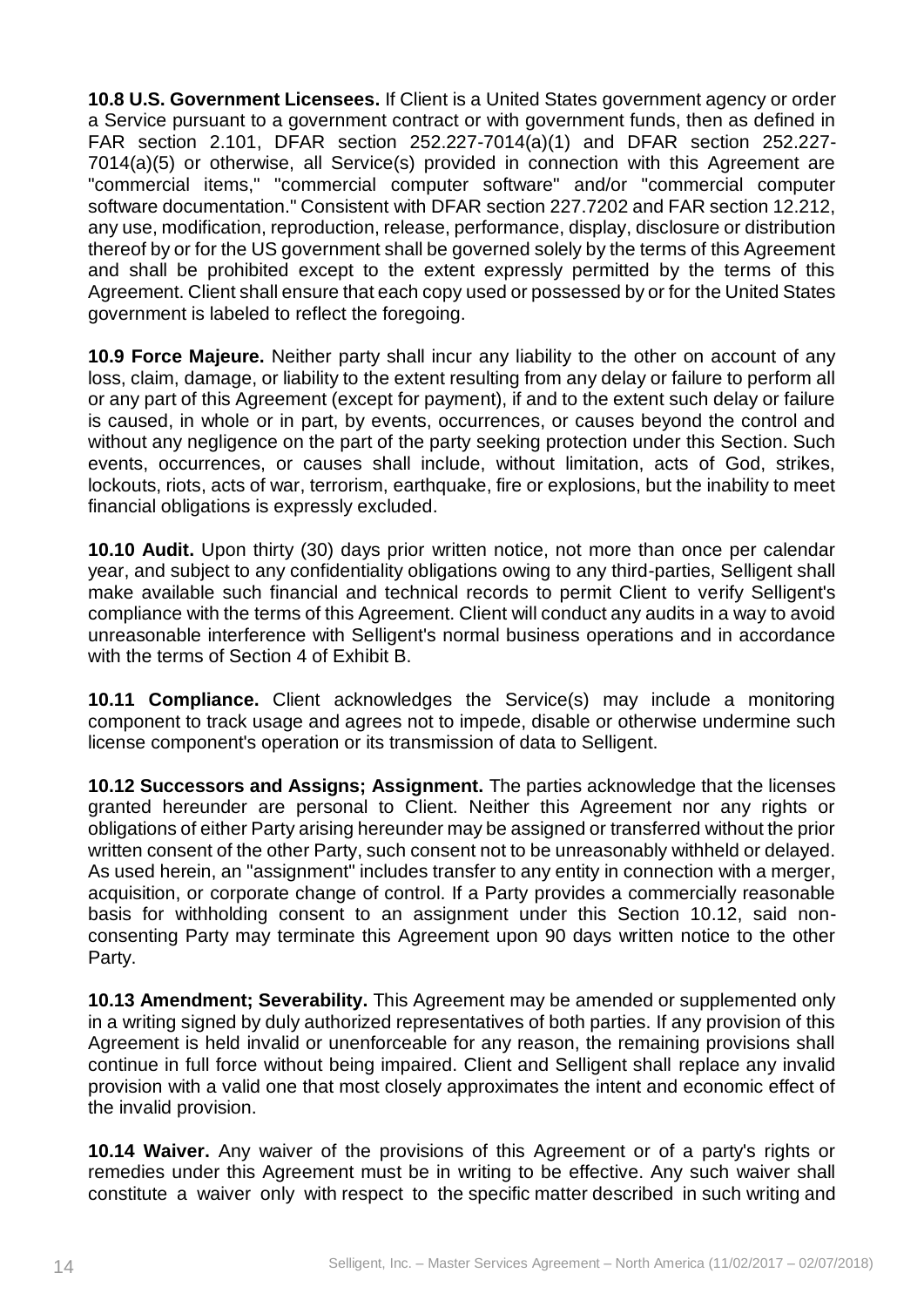

shall in no way impair the rights of the party granting such waiver in any other respect or at any other time. The waiver by either of the parties hereto of a breach or of a default under any of the provisions of this Agreement shall not be construed as a waiver of any other breach or default of a similar nature, or as a waiver of any of such provisions, rights or privileges hereunder. The rights and remedies herein provided are cumulative and none is exclusive of any other, or of any rights or remedies that any party may otherwise have at law or in equity. Failure, neglect, or delay by a party to enforce the provisions of this Agreement or its rights or remedies at any time, shall not be construed and shall not be deemed to be a waiver of such party's rights under this Agreement and shall not in any way affect the validity of the whole or any part of this Agreement or prejudice such party's right to take subsequent action.

**10.15 Feedback.** Client agrees that Selligent, or its agents, may freely use, disclose, reproduce, license, distribute, or otherwise exploit in any manner any feedback, comments, or suggestions Client or its Users may post in any forums or otherwise provide to Selligent about the Services and Software without any obligation to Client or its Users, restrictions of any kind (including on account of any intellectual property rights), and without any obligation of compensation to Client, its Users and/or any third-party.

**10.16 Non-Solicitation.** During the term of this Agreement and for a period of six (6) months after its expiration, neither party shall, directly or indirectly, solicit any current employee of the other party who has directly participated in the performance of this Agreement. In the event of a breach of this section, the non-defaulting party may, within thirty (30) days following its notice of such breach, claim from the defaulting party compensation in the amount of twelve (12) months of the applicable employee's most recent compensation rate as an employee of the non-defaulting party. The foregoing shall not apply to individuals hired as a result of the use of an independent employment agency (so long as the agency was not directed to solicit a particular individual) or as a result of the use of a general solicitation (such as a newspaper advertisement or digital posting) not specifically directed to employees of any other party.

**10.17 Notices.** Any notice required or permitted under this Agreement or required by law must be in writing and be (i) delivered in person, (ii) sent by first class registered mail, or air mail, as appropriate, or (iii) sent by reputable overnight courier, in each case properly posted and fully prepaid to the address of the applicable party identified herein as of the Effective Date, or to such other address of such party as may be later designated in writing in accordance with this Section. Notices shall be considered to have been given at the time of actual delivery in person, three (3) business days after deposit in the mail as set forth above, or one (1) day after delivery to an overnight air courier service, provided in each case that delivery in fact is effected. E-mail notice may be given to noticed e-mail addresses and are effective on dispatch, provided one of the above methods is also initiated on such same date and delivery of such other method is thereafter in fact effectuated. Client must notify Selligent of any changes to its Licensee/Client Contact Information, attached hereto as Exhibit B within 7 days of any change thereto.

**10.18 Construction; Titles and Subtitles; Counterparts.** In this Agreement, unless it says otherwise: (a) reference to a person includes a legal person (such as a limited company) as well as a natural person; (b) reference to "including" in this Agreement shall be treated as being by way of example and shall not limit the general applicability of any preceding words; (c) reference to any legislation shall be to that legislation as amended, extended or re-